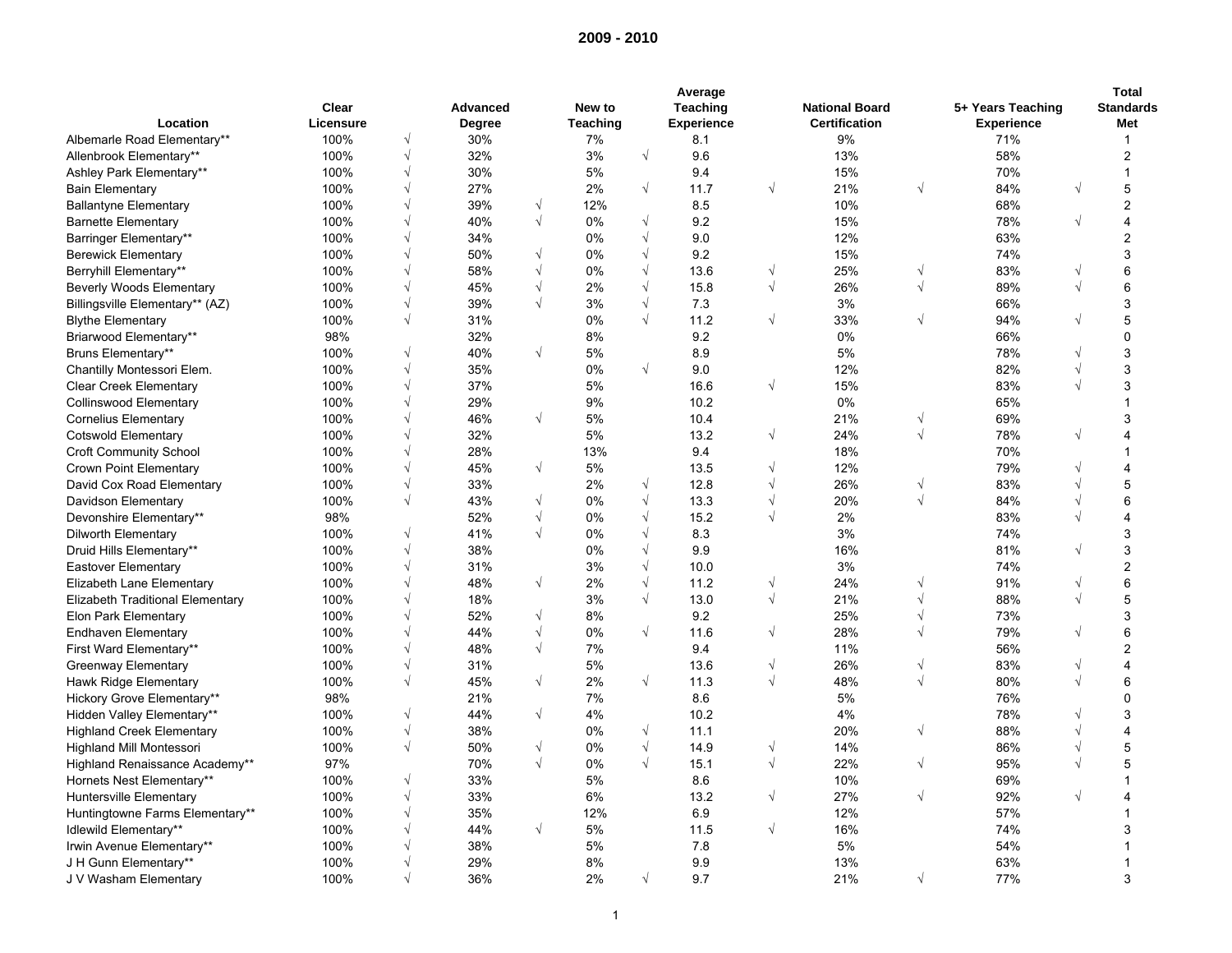|                                      |           |            | Average         |            |                 |                          |                   |           |                       |            |                   |            |                         |  |  |
|--------------------------------------|-----------|------------|-----------------|------------|-----------------|--------------------------|-------------------|-----------|-----------------------|------------|-------------------|------------|-------------------------|--|--|
|                                      | Clear     |            | <b>Advanced</b> |            | New to          |                          | Teaching          |           | <b>National Board</b> |            | 5+ Years Teaching |            | <b>Standards</b>        |  |  |
| Location                             | Licensure |            | Degree          |            | <b>Teaching</b> |                          | <b>Experience</b> |           | <b>Certification</b>  |            | <b>Experience</b> |            | Met                     |  |  |
| Joseph W. Grier Academy**            | 100%      | $\sqrt{}$  | 36%             |            | 0%              | $\sqrt{ }$               | 11.3              | $\sqrt{}$ | 7%                    |            | 73%               |            | 3                       |  |  |
| Lake Wylie Elementary                | 100%      | $\sqrt{}$  | 39%             | $\sqrt{ }$ | 2%              | $\sqrt{ }$               | 12.2              | $\sqrt{}$ | 13%                   |            | 87%               | $\sqrt{ }$ | 5                       |  |  |
| Lansdowne Elementary                 | 100%      | $\sqrt{}$  | 33%             |            | 0%              | $\sqrt{ }$               | 8.8               |           | 17%                   |            | 75%               |            | $\overline{\mathbf{c}}$ |  |  |
| Lebanon Rd Elementary**              | 100%      | $\sqrt{}$  | 27%             |            | 4%              |                          | 12.4              | $\sqrt{}$ | 21%                   | $\sqrt{}$  | 75%               |            | 3                       |  |  |
| Lincoln Heights Elementary**         | 100%      | $\sqrt{}$  | 27%             |            | 0%              | $\sqrt{ }$               | 10.6              |           | 4%                    |            | 73%               |            | $\overline{2}$          |  |  |
| Long Creek Elementary                | 100%      | $\sqrt{}$  | 29%             |            | 0%              | $\sqrt{ }$               | 9.8               |           | 16%                   |            | 81%               |            | 3                       |  |  |
| <b>Mallard Creek Elementary</b>      | 100%      | V          | 34%             |            | 0%              | $\sqrt{ }$               | 8.7               |           | 11%                   |            | 92%               |            | 3                       |  |  |
| <b>Matthews Elementary</b>           | 100%      |            | 43%             | $\sqrt{ }$ | 0%              | $\sqrt{ }$               | 13.5              | V         | 29%                   | $\sqrt{ }$ | 97%               |            | 6                       |  |  |
| <b>McAlpine Elementary</b>           | 100%      |            | 29%             |            | 6%              |                          | 11.2              | V         | 11%                   |            | 86%               |            | 3                       |  |  |
| McKee Road Elementary                | 100%      |            | 26%             |            | 6%              |                          | 17.4              | V         | 24%                   | $\sqrt{ }$ | 88%               |            | 4                       |  |  |
| Merry Oaks Elementary**              | 100%      | $\sqrt{}$  | 40%             | $\sqrt{ }$ | 0%              | $\sqrt{}$                | 12.6              | $\sqrt{}$ | 18%                   |            | 84%               |            | 5                       |  |  |
| Montclaire Elementary**              | 100%      |            | 51%             | $\sqrt{}$  | 5%              |                          | 10.9              |           | 30%                   | $\sqrt{ }$ | 81%               |            | 4                       |  |  |
| Morehead Elementary                  | 100%      | $\sqrt{}$  | 43%             | $\sqrt{ }$ | 2%              | $\sqrt{ }$               | 8.4               |           | 12%                   |            | 69%               |            | 3                       |  |  |
| Mountain Island Elementary           | 100%      | $\sqrt{}$  | 37%             |            | 0%              | $\sqrt{ }$               | 11.5              | V         | 31%                   | $\sqrt{}$  | 94%               |            | 5                       |  |  |
| <b>Myers Park Trad Elementary</b>    | 100%      | $\sqrt{}$  | 42%             | $\sqrt{}$  | 5%              |                          | 11.7              | $\sqrt{}$ | 14%                   |            | 88%               |            | 4                       |  |  |
| Nathaniel Alexander Elementary**     | 100%      | V          | 22%             |            | 0%              | $\sqrt{ }$               | 8.2               |           | $1\%$                 |            | 68%               |            | $\overline{2}$          |  |  |
| Nations Ford Elementary**            | 100%      | $\sqrt{}$  | 33%             |            | 9%              |                          | 6.6               |           | 0%                    |            | 49%               |            |                         |  |  |
| Newell Elementary**                  | 100%      | $\sqrt{}$  | 23%             |            | 10%             |                          | 9.8               |           | 6%                    |            | 67%               |            |                         |  |  |
| Oakdale Elementary**                 | 100%      |            | 37%             |            | 9%              |                          | 7.7               |           | 16%                   |            | 60%               |            | 1                       |  |  |
| Oakhurst Elementary                  | 100%      | $\sqrt{}$  | 38%             |            | 0%              | $\sqrt{ }$               | 8.4               |           | 15%                   |            | 78%               | $\sqrt{ }$ | 3                       |  |  |
| Oaklawn Language Academy             | 100%      | $\sqrt{}$  | 27%             |            | 0%              | $\sqrt{ }$               | 7.9               |           | 5%                    |            | 68%               |            | $\overline{2}$          |  |  |
| Olde Providence Elementary           | 100%      | $\sqrt{}$  | 39%             | $\sqrt{}$  | 0%              | $\sqrt{ }$               | 15.9              | V         | 19%                   | $\sqrt{ }$ | 100%              | $\sqrt{ }$ | 6                       |  |  |
| Park Road Montessori Elem.           | 100%      |            | 52%             | $\sqrt{ }$ | 0%              | $\sqrt{ }$               | 17.2              | V         | 32%                   | $\sqrt{ }$ | 96%               |            | 5                       |  |  |
| Paw Creek Elementary**               | 100%      | $\sqrt{}$  | 36%             |            | 0%              | $\sqrt{ }$               | 11.5              | $\sqrt{}$ | 18%                   |            | 73%               |            | 3                       |  |  |
|                                      | 100%      | $\sqrt{}$  | 61%             | $\sqrt{}$  | 0%              | $\sqrt{ }$               | 9.0               |           | 6%                    |            | 100%              |            | 4                       |  |  |
| Pawtuckett Elementary**              | 100%      | $\sqrt{}$  | 51%             | $\sqrt{ }$ |                 | $\sqrt{ }$               | 13.0              | $\sqrt{}$ | 15%                   |            | 85%               |            | 5                       |  |  |
| <b>Pineville Elementary</b>          | 100%      |            | 41%             | $\sqrt{ }$ | 2%              | $\sqrt{ }$               | 8.6               |           |                       |            | 67%               |            | 3                       |  |  |
| Pinewood Elementary**                | 100%      | $\sqrt{}$  | 29%             |            | 3%              |                          | 9.9               |           | 18%                   |            |                   |            |                         |  |  |
| Piney Grove Elementary**             |           |            |                 |            | 4%              |                          |                   |           | 16%                   |            | 75%               |            |                         |  |  |
| Polo Ridge Elementary                | 100%      |            | 37%             |            | 4%              |                          | 9.1               |           | 13%                   |            | 70%               |            | 1                       |  |  |
| <b>Providence Springs Elementary</b> | 100%      | $\sqrt{}$  | 33%             |            | 0%              | $\sqrt{ }$<br>$\sqrt{ }$ | 12.6              | $\sqrt{}$ | 26%                   | $\sqrt{ }$ | 89%               |            | 5                       |  |  |
| Rama Road Elementary**               | 100%      | V          | 34%             |            | 0%              |                          | 10.0              |           | 30%                   | $\sqrt{}$  | 83%               | $\sqrt{ }$ | 4                       |  |  |
| Reedy Creek Elementary               | 100%      | N          | 30%             |            | 2%              | $\sqrt{ }$               | 10.6              |           | 24%                   | $\sqrt{ }$ | 78%               |            | 4                       |  |  |
| Reid Park Elem**                     | 100%      | $\sqrt{}$  | 39%             | $\sqrt{ }$ | 2%              | $\sqrt{ }$               | 8.6               |           | 9%                    |            | 73%               |            | 3                       |  |  |
| <b>River Gate Elementary</b>         | 100%      | $\sqrt{}$  | 36%             |            | 0%              | $\sqrt{ }$               | 10.1              |           | 21%                   | $\sqrt{}$  | 74%               |            | 3                       |  |  |
| <b>River Oaks Elementary</b>         | 100%      | $\sqrt{}$  | 44%             | $\sqrt{ }$ | 3%              | $\sqrt{ }$               | 9.4               |           | 15%                   |            | 76%               |            | 3                       |  |  |
| Sedgefield Elementary**              | 100%      | $\sqrt{}$  | 47%             | $\sqrt{}$  | 0%              | $\sqrt{ }$               | 14.6              | V         | 8%                    |            | 86%               | $\sqrt{ }$ | 5                       |  |  |
| Selwyn Elementary                    | 100%      | $\sqrt{ }$ | 53%             | $\sqrt{}$  | 0%              | $\sqrt{ }$               | 11.6              | V         | 15%                   |            | 74%               |            | 4                       |  |  |
| Shamrock Gardens Elementary** (AZ)   | 97%       |            | 50%             | $\sqrt{}$  | 0%              | $\sqrt{ }$               | 11.3              | V         | 7%                    |            | 87%               |            | 4                       |  |  |
| <b>Sharon Elementary</b>             | 100%      | √          | 48%             | $\sqrt{}$  | 5%              |                          | 9.4               |           | 20%                   | $\sqrt{}$  | 90%               |            | 4                       |  |  |
| Smithfield Elementary                | 100%      | $\sqrt{}$  | 38%             |            | 10%             |                          | 11.0              |           | 23%                   | $\sqrt{ }$ | 80%               |            | 3                       |  |  |
| Statesville Road Elementary**        | 100%      | $\sqrt{}$  | 50%             | $\sqrt{ }$ | 3%              | $\sqrt{ }$               | 11.1              |           | 8%                    |            | 74%               |            | 3                       |  |  |
| <b>Steele Creek Elementary</b>       | 100%      |            | 21%             |            | 0%              | $\sqrt{ }$               | 11.9              | $\sqrt{}$ | 16%                   |            | 91%               |            | 4                       |  |  |
| Sterling Elementary**                | 100%      | V          | 50%             | $\sqrt{ }$ | 0%              | $\sqrt{ }$               | 6.6               |           | 12%                   |            | 65%               |            | 3                       |  |  |
| <b>Stoney Creek Elementary</b>       | 100%      | $\sqrt{}$  | 40%             | $\sqrt{}$  | 2%              | $\sqrt{ }$               | 6.4               |           | 17%                   |            | 52%               |            | 3                       |  |  |
| Thomasboro Elementary**              | 100%      | V          | 40%             | $\sqrt{}$  | 0%              | $\sqrt{ }$               | 10.0              |           | 13%                   |            | 70%               |            | 3                       |  |  |
| <b>Torrence Creek Elem</b>           | 100%      | $\sqrt{ }$ | 42%             | $\sqrt{ }$ | 0%              | $\sqrt{ }$               | 10.0              |           | 18%                   |            | 88%               | $\sqrt{ }$ | 4                       |  |  |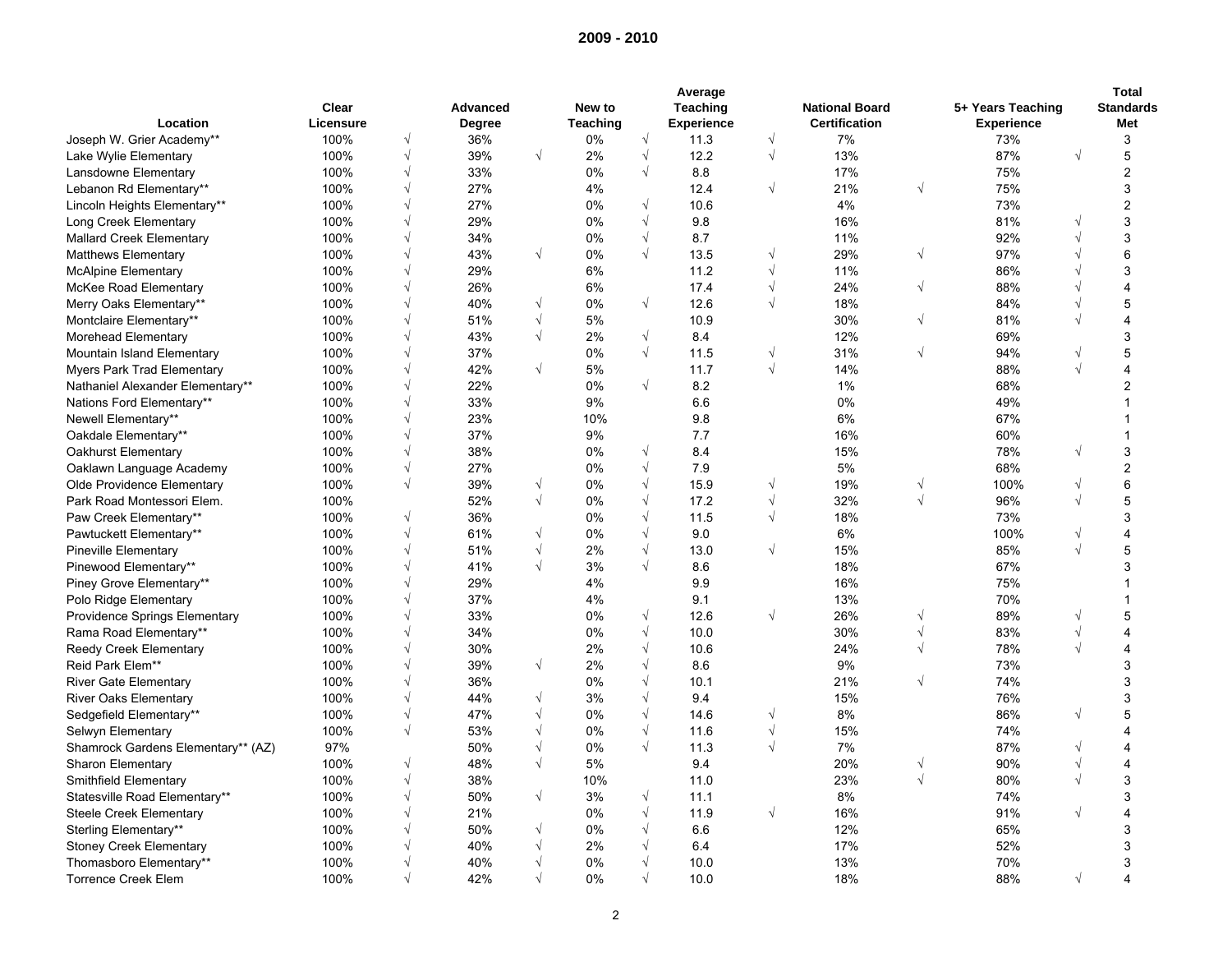|                                   |           |            |               |            |                 |            | Average           |            |                       |            |                   |            | <b>Total</b>     |
|-----------------------------------|-----------|------------|---------------|------------|-----------------|------------|-------------------|------------|-----------------------|------------|-------------------|------------|------------------|
|                                   | Clear     |            | Advanced      |            | New to          |            | Teaching          |            | <b>National Board</b> |            | 5+ Years Teaching |            | <b>Standards</b> |
| Location                          | Licensure |            | <b>Degree</b> |            | <b>Teaching</b> |            | <b>Experience</b> |            | <b>Certification</b>  |            | <b>Experience</b> |            | Met              |
| Tuckaseegee Elementary**          | 100%      | $\sqrt{}$  | 28%           |            | 4%              |            | 9.3               |            | 12%                   |            | 68%               |            | $\mathbf{1}$     |
| University Meadows Elementary     | 97%       |            | 39%           | $\sqrt{ }$ | 5%              |            | 12.5              | $\sqrt{}$  | 0%                    |            | 82%               | $\sqrt{ }$ | 3                |
| University Park Elementary**      | 100%      | $\sqrt{}$  | 39%           | $\sqrt{ }$ | 6%              |            | 8.5               |            | 22%                   | $\sqrt{ }$ | 67%               |            | 3                |
| Villa Heights Elementary          | 100%      | √          | 50%           | $\sqrt{ }$ | 0%              | $\sqrt{ }$ | 8.8               |            | 11%                   |            | 72%               |            | 3                |
| Walter Byers Elementary** (AZ)    | 100%      | $\sqrt{}$  | 41%           | $\sqrt{}$  | 3%              | $\sqrt{ }$ | 11.1              |            | 6%                    |            | 69%               |            | 3                |
| Westerley Hills Elementary**      | 100%      | $\sqrt{}$  | 58%           | $\sqrt{}$  | 5%              |            | 12.3              | $\sqrt{}$  | 0%                    |            | 95%               | $\sqrt{ }$ | 4                |
| Whitewater Academy**              | 100%      | √          | 28%           |            | 0%              | $\sqrt{ }$ | 8.4               |            | 6%                    |            | 66%               |            | $\overline{2}$   |
| <b>Winding Springs Elementary</b> | 100%      | $\sqrt{}$  | 33%           |            | 2%              | $\sqrt{ }$ | 10.2              |            | 10%                   |            | 77%               |            | $\mathbf 2$      |
| Windsor Park Elementary**         | 100%      | $\sqrt{}$  | 34%           |            | 10%             |            | 7.7               |            | 2%                    |            | 55%               |            | 1                |
| Winget Park Elementary            | 100%      | $\sqrt{}$  | 44%           | $\sqrt{ }$ | 4%              |            | 10.2              |            | 13%                   |            | 80%               |            | 3                |
| Winterfield Elementary**          | 100%      | $\sqrt{ }$ | 33%           |            | 2%              | $\sqrt{ }$ | 9.1               |            | 17%                   |            | 81%               | $\sqrt{ }$ | 3                |
| <b>Elementary Average</b>         | 99.5%     |            | 38%           |            | 3%              |            | 10.6              |            | 15%                   |            | 77%               |            |                  |
| <b>FOCUS Average</b>              | 99%       |            | 39%           |            | 4%              |            | 9.9               |            | 11%                   |            | 72%               |            |                  |
| Sch of Exc & Distc Average        | 99%       |            | 38%           |            | 4%              |            | 11.1              |            | 18%                   |            | 77%               |            |                  |
|                                   |           |            |               |            |                 |            |                   |            |                       |            |                   |            |                  |
| Albemarle Road Middle**           | 100%      | $\sqrt{}$  | 32%           |            | 10%             |            | 9.2               |            | 5%                    |            | 69%               |            | 1                |
| Alexander Graham Middle           | 100%      | $\sqrt{}$  | 36%           |            | 2%              | $\sqrt{ }$ | 9.0               |            | 9%                    |            | 74%               |            | $\mathbf 2$      |
| Alexander Middle                  | 100%      | $\sqrt{}$  | 29%           |            | 0%              | $\sqrt{ }$ | 12.6              | $\sqrt{ }$ | 13%                   |            | 97%               |            | $\overline{4}$   |
| <b>Bailey Middle</b>              | 100%      | $\sqrt{}$  | 46%           | $\sqrt{ }$ | 1%              | $\sqrt{}$  | 10.5              |            | 16%                   |            | 81%               | $\sqrt{ }$ | 4                |
| <b>Bradley Middle</b>             | 100%      | $\sqrt{}$  | 38%           | $\sqrt{ }$ | 0%              | $\sqrt{ }$ | 11.9              | $\sqrt{}$  | 14%                   |            | 85%               |            | 5                |
| Carmel Middle                     | 100%      | $\sqrt{}$  | 30%           |            | 3%              | $\sqrt{ }$ | 11.9              | $\sqrt{}$  | 17%                   |            | 82%               |            | 4                |
| Cochrane Middle**                 | 100%      | $\sqrt{}$  | 23%           |            | 14%             |            | 7.7               |            | 0%                    |            | 58%               |            | 1                |
| <b>Community House Middle</b>     | 100%      | $\sqrt{}$  | 45%           | $\sqrt{}$  | 0%              | $\sqrt{ }$ | 11.0              |            | 19%                   | $\sqrt{ }$ | 85%               | $\sqrt{ }$ | 5                |
| Coulwood Middle**                 | 100%      | $\sqrt{}$  | 43%           | $\sqrt{}$  | 4%              | $\sqrt{ }$ | 12.6              | $\sqrt{}$  | 11%                   |            | 91%               | $\sqrt{ }$ | 5                |
| <b>Crestdale Middle</b>           | 100%      | $\sqrt{ }$ | 45%           | $\sqrt{}$  | $0\%$           | $\sqrt{ }$ | 10.4              |            | 22%                   | $\sqrt{}$  | 78%               | $\sqrt{ }$ | 5                |
| Davidson IB Middle                | 95%       |            | 42%           | $\sqrt{ }$ | 0%              | $\sqrt{ }$ | 12.8              | $\sqrt{}$  | 32%                   | $\sqrt{ }$ | 84%               |            | 5                |
| Eastway Middle**                  | 98%       |            | 35%           |            | 13%             |            | 9.6               |            | 6%                    |            | 62%               |            | $\Omega$         |
| J T Williams Middle**             | 100%      | $\sqrt{}$  | 31%           |            | 17%             |            | 7.6               |            | 0%                    |            | 60%               |            | 1                |
| James Martin Middle**             | 96%       |            | 33%           |            | 5%              | $\sqrt{ }$ | 8.5               |            | 6%                    |            | 77%               | $\sqrt{ }$ | $\mathbf 2$      |
| Jay Robinson Middle               | 100%      | $\sqrt{}$  | 43%           | $\sqrt{ }$ | 3%              | $\sqrt{ }$ | 13.6              | $\sqrt{}$  | 33%                   | $\sqrt{}$  | 80%               |            | 6                |
| Kennedy Middle**                  | 100%      | $\sqrt{ }$ | 29%           |            | 10%             |            | 7.9               |            | 2%                    |            | 59%               |            | 1                |
| Martin Luther King Middle**       | 100%      | $\sqrt{}$  | 28%           |            | 13%             |            | 9.1               |            | 7%                    |            | 72%               |            | 1                |
| McClintock Middle**               | 100%      | $\sqrt{}$  | 29%           |            | 7%              |            | 8.6               |            | 5%                    |            | 73%               |            | 1                |
| Mint Hill Middle                  | 100%      | $\sqrt{}$  | 36%           |            | 3%              | $\sqrt{ }$ | 11.5              | $\sqrt{}$  | 22%                   | $\sqrt{}$  | 75%               |            | 4                |
| Northeast Middle                  | 100%      | $\sqrt{}$  | 35%           |            | 0%              | $\sqrt{ }$ | 10.0              |            | 7%                    |            | 81%               | $\sqrt{ }$ | 3                |
| Northridge Middle**               | 98%       |            | 38%           | $\sqrt{}$  | 15%             |            | 8.1               |            | 4%                    |            | 66%               |            | 1                |
| <b>Piedmont Middle</b>            | 100%      | $\sqrt{}$  | 46%           | $\sqrt{ }$ | 0%              | $\sqrt{ }$ | 11.2              | $\sqrt{}$  | 13%                   |            | 77%               | $\sqrt{ }$ | 5                |
| Quail Hollow Middle**             | 100%      | $\sqrt{}$  | 34%           |            | 4%              | $\sqrt{ }$ | 10.0              |            | 9%                    |            | 77%               | $\sqrt{ }$ | 3                |
| Randolph Middle                   | 100%      | √          | 46%           | $\sqrt{ }$ | 2%              | $\sqrt{ }$ | 11.2              | $\sqrt{}$  | 4%                    |            | 87%               |            | 5                |
| Ranson Middle**                   | 99%       | $\sqrt{ }$ | 26%           |            | 6%              |            | 8.5               |            | 4%                    |            | 71%               |            |                  |
| Ridge Road Middle                 | 98%       |            | 31%           |            | 12%             |            | 9.6               |            | 10%                   |            | 67%               |            | 0                |
| Sedgefield Middle**               | 100%      | $\sqrt{}$  | 30%           |            | 3%              | $\sqrt{ }$ | 12.0              | $\sqrt{}$  | 3%                    |            | 87%               |            | 4                |
| Smith Language Academy            | 99%       | $\sqrt{}$  | 38%           | $\sqrt{}$  | 5%              | $\sqrt{ }$ | 9.0               |            | 11%                   |            | 80%               |            | 4                |
| South Charlotte Middle            | 100%      | $\sqrt{}$  | 41%           | $\sqrt{}$  | 0%              | $\sqrt{ }$ | 10.4              |            | 8%                    |            | 86%               |            | 4                |
| Southwest Middle                  | 100%      | $\sqrt{ }$ | 35%           |            | 1%              | $\sqrt{ }$ | 12.3              | $\sqrt{ }$ | 6%                    |            | 86%               | $\sqrt{ }$ | 4                |
|                                   |           |            |               |            |                 |            |                   |            |                       |            |                   |            |                  |